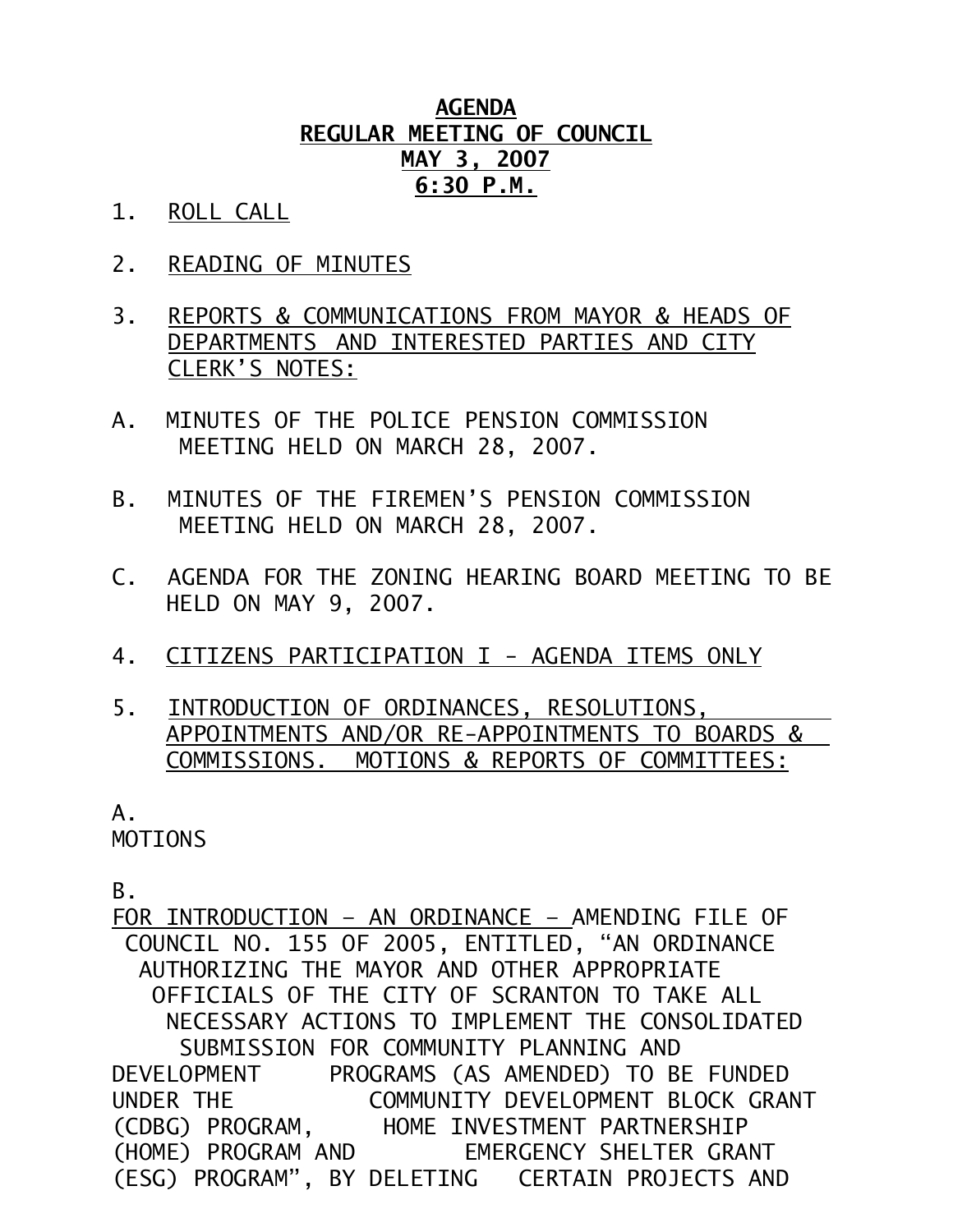5

### C.

FOR INTRODUCTION – AN ORDINANCE – AMENDING FILE OF COUNCIL NO. 66, 2006, AN ORDINANCE "ENTITLED GENERAL CITY OPERATING BUDGET 2007" BY TRANSFERRING \$45,000.00 FROM ACCOUNT NO. 01.401.15313.4299 (DEBT SERVICE OPERATING EXPENSES) TO ACCOUNT NO. 01.011.00078.4550 (DEPARTMENT OF FIRE CAPITAL EXPENDITURES) TO PROVIDE FUNDING TO COVER THE COST FOR A USED FIRE TRUCK.

D.

FOR INTRODUCTION – AN ORDINANCE – AMENDING FILE OF COUNCIL NO. 74, 1993, (AS AMENDED), ENTITLED "THE ZONING ORDINANCE FOR THE CITY OF SCRANTON", BY CHANGING CERTAIN SECTIONS TO ALLOW FOR THE IMPROVED ADMINISTRATION OF THE ORDINANCE. SPECIFICALLY SECTIONS 806.B.1 AND SECTIONS 806.E.1 AND 806.E.3.

E.

FOR INTRODUCTION – AN ORDINANCE – SALE OF TAX DELINQUENT PROPERTY AT KEYSER AVENUE AND WASHBURN STREET, SCRANTON, PENNSYLVANIA, TO HAROLD KAPELAN, 1321 DARTMOUTH STREET, SCRANTON, PENNSYLVANIA, 18504, FOR THE SUM OF \$700.00.

F.

FOR INTRODUCTION – AN ORDINANCE – SALE OF TAX DELINQUENT PROPERTY AT KEYSER AVENUE BY WASHBURN STREET, SCRANTON, PENNSYLVANIA, TO HAROLD KAPELAN, 1321 DARTMOUTH STREET, SCRANTON, PENNSYLVANIA, 18504, FOR THE SUM OF \$1,100.00.

 $G<sub>z</sub>$ 

FOR INTRODUCTION – AN ORDINANCE – SALE OF TAX DELINQUENT PROPERTY ON HORATIO AVENUE, SCRANTON, PENNSYLVANIA, TO HAROLD KAPELAN, 1321 DARTMOUTH STREET, SCRANTON, PENNSYLVANIA, 18504, FOR THE SUM OF \$1,300.00.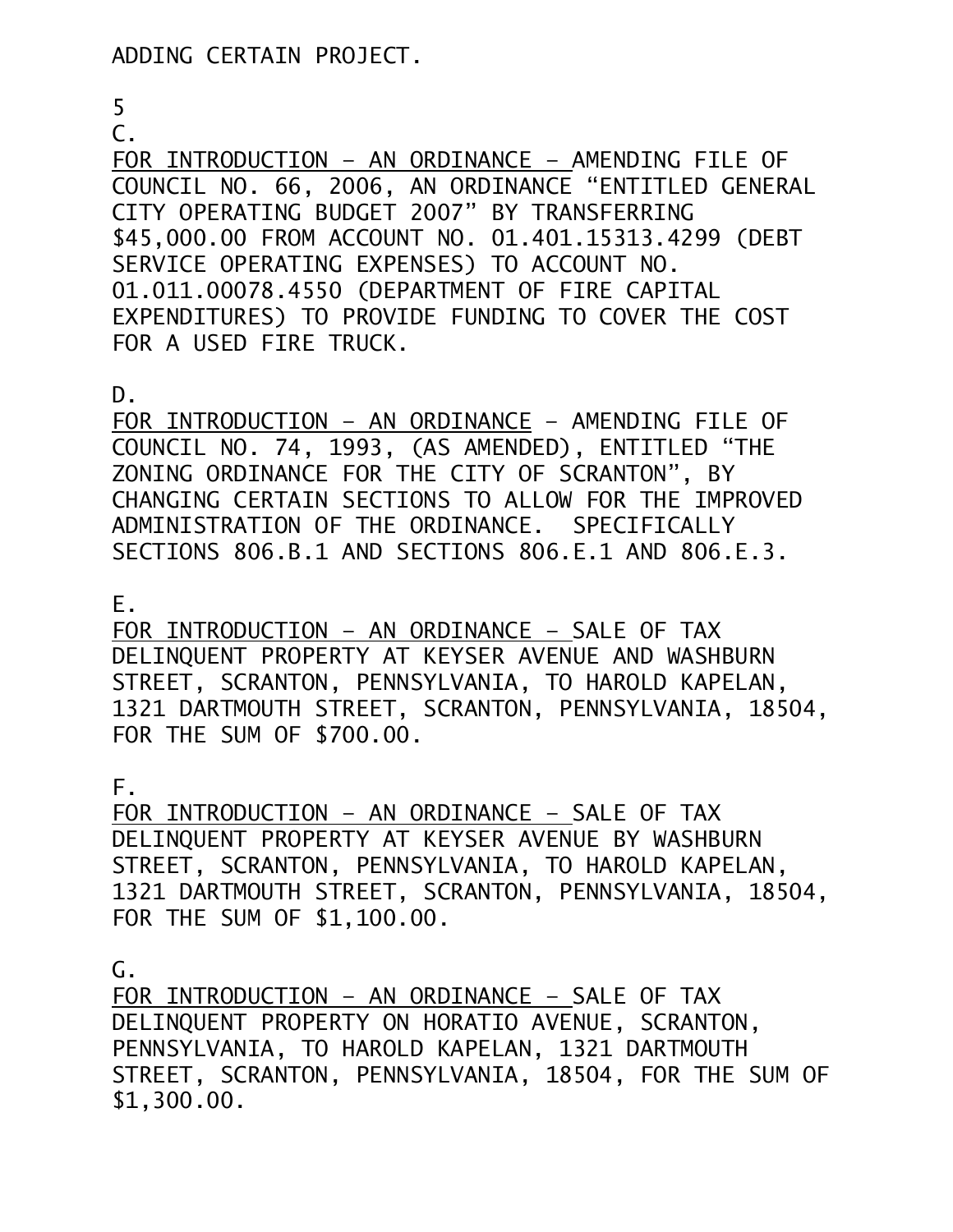5

H.

FOR INTRODUCTION – AN ORDINANCE – SALE OF TAX DELINQUENT PROPERTY AT 617 PITTSTON AVENUE, SCRANTON, PENNSYLVANIA, TO MARK A. AND LYNN M. SANDY, 918 BEECH STREET, SCRANTON, PENNSYLVANIA, 18505, FOR THE SUM OF \$5,000.00.

#### I.

FOR INTRODUCTION – A RESOLUTION – AUTHORIZING CHANGES TO THE FEE SCHEDULE OF SECTION 104 (A)(5) OF THE ZONING ORDINANCE OF 1993 TO INCREASE THE FILING FEES AND CHANGE THE SPECIAL HEARING FEES.

J.

FOR INTRODUCTION – A RESOLUTION – ACCEPTING THE RECOMMENDATION OF THE HISTORICAL ARCHITECTURE REVIEW BOARD ("HARB") AND APPROVING THE CERTIFICATE OF APPROPRIATENESS FOR SPANO CONSTRUCTION, 1012 PRICE STREET, SCRANTON, PA 18504 FOR FAÇADE REPAIR ON THE COMMUNITY BAKE SHOP, LOCATED AT 321 LACKAWANNA AVENUE, SCRANTON, PA 18503.

6. CONSIDERATION OF ORDINANCES – READING BY TITLE

NO BUSINESS A THIS TIME.

7. FINAL READING OF RESOLUTIONS AND ORDINANCES – CONSIDERATION FOR ADOPTION:

A.

FOR CONSIDERATION BY THE COMMITTEE ON PUBLIC SAFETY – FOR ADOPTION – FILE OF COUNCIL NO. 85, 2007 – ACCEPTING OWNERSHIP AND MAINTENANCE RESPONSIBILITY FOR A TRAFFIC SIGNAL DEVICE AT STATE ROUTE 8039 (S.R. 0081 RAMP H) AND RIVER STREET AND EAST MOUNTAIN ROAD AND ACCEPTING THE TRAFFIC SIGNAL MAINTENANCE AGREEMENT THAT PERTAINS THERETO WITH THE COMMONWEALTH OF PENNSYLVANIA, DEPARTMENT OF TRANSPORTATION AS PART OF A ROADWAY CONSTRUCTION PROJECT.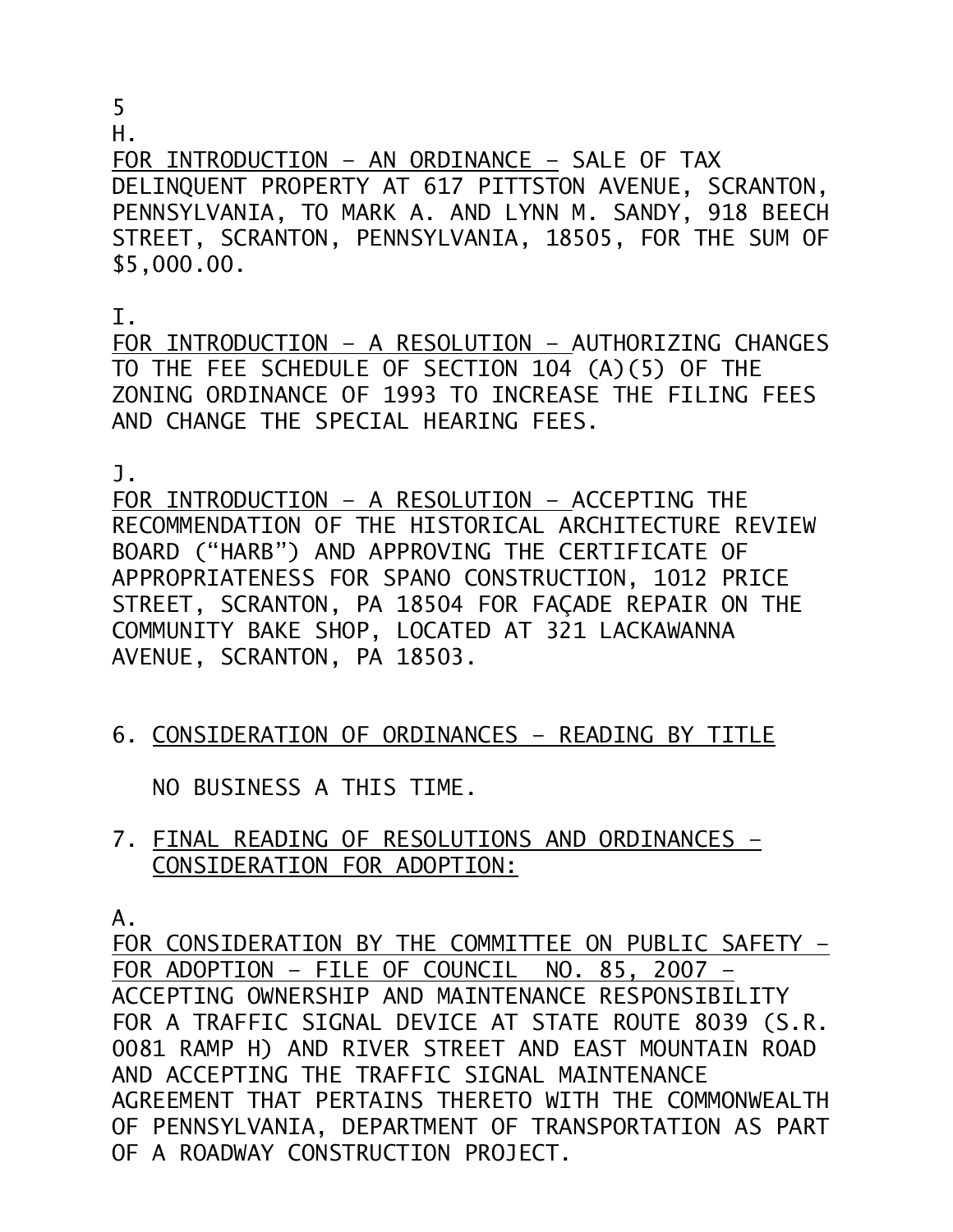# 7

B.

FOR CONSIDERATION BY THE COMMITTEE ON RULES – FOR ADOPTION – FILE OF COUNCIL NO. 86, 2007 – AUTHORIZING THE CONVEYANCE BY PRIVATE SALE OF ONE PARCEL OF LAND IN SCRANTON ACQUIRED PURSUANT TO THE LACKAWANNA RIVER FLOOD CONTROL PROJECT NEAR THE INTERSECTION OF SHAWNEE AVENUE AND DEPOT STREET, AS MORE PARTICULARLY DESCRIBED ON THE ATTACHED MAP.

C.

FOR CONSIDERATION BY THE COMMITTEE ON FINANCE – FOR ADOPTION – FILE OF COUNCIL NO. 87, 2007 – AMENDING FILE OF COUNCIL NO. 66, 2006, AN ORDINANCE "ENTITLED GENERAL CITY OPERATING BUDGET 2007" BY TRANSFERRING \$325,000.00 FROM ACCOUNT NO. 01.401.15313.4299 (DEBT SERVICE OPERATING EXPENSES) TO ACCOUNT NO. 01.080.00083.4260 (RENTAL VEHICLES & EQUIPMENT) TO PROVIDE FUNDING TO COVER SNOW STORM CLEANUP COSTS.

D.

FOR CONSIDERATION BY THE COMMITTEE ON FINANCE – FOR ADOPTION – FILE OF COUNCIL NO. 89, 2007 – CREATING AND ESTABLISHING SPECIAL CITY ACCOUNT NO. 02.229585 ENTITLED "SCRANTON POLICE MUNICIPAL POLICE OFFICERS EDUCATION AND TRAINING ACCOUNT" FOR THE RECEIPT AND DISBURSEMENT OF GRANT FUNDS FROM THE MUNICIPAL POLICE OFFICERS EDUCATION AND TRAINING COMMISSION FOR SCRANTON POLICE LAW ENFORCEMENT TRAINING PROGRAM.

E.

FOR CONSIDERATION BY THE COMMITTEE ON COMMUNITY DEVELOPMENT – FOR ADOPTION – RESOLUTION NO. 144, 2007 – AUTHORIZING THE MAYOR AND OTHER APPROPRIATE CITY OFFICIALS FOR THE CITY OF SCRANTON TO ENTER INTO A LOAN AGREEMENT AND MAKE A LOAN FROM THE COMMERCIAL INDUSTRIAL REVOLVING LOAN PROGRAM, PROJECT NO. 150.9 IN AN AMOUNT NOT TO EXCEED \$250,000.00 TO ALEXANDER'S SALON & SPA, INC. TO ASSIST AN ELIGIBLE PROJECT.